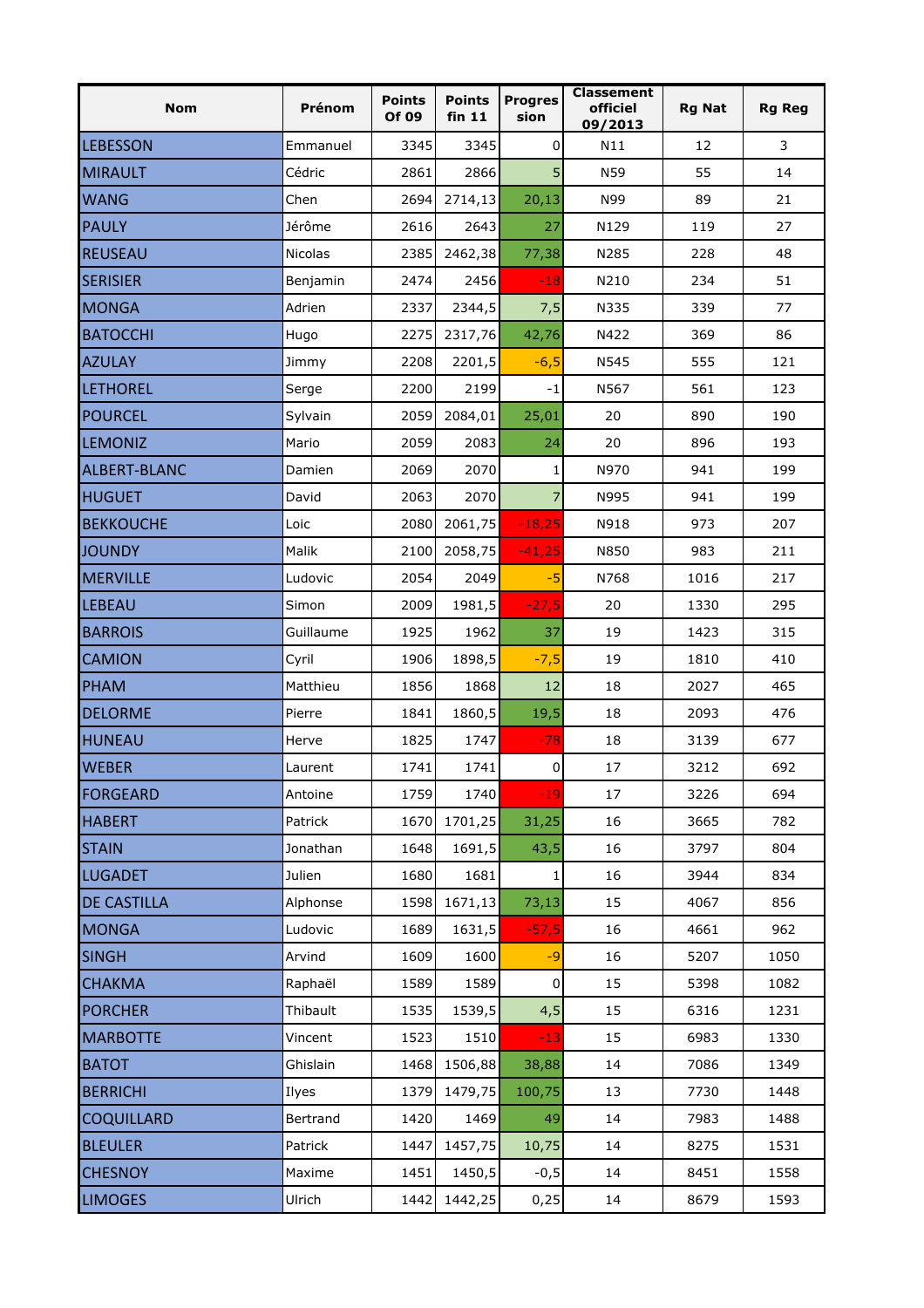| <b>ARRIAS</b>              | Christophe     | 1373 | 1429,88 | 56,88       | 13             | 9038  | 1639 |
|----------------------------|----------------|------|---------|-------------|----------------|-------|------|
| <b>GRANDJEAN</b>           | Guillaume      | 1369 | 1413    | 44          | 13             | 9506  | 1707 |
| <b>LEFEBVRE</b>            | Laurent        | 1410 | 1410    | $\pmb{0}$   | 14             | 9596  | 1720 |
| <b>BEGUIN</b>              | Jean-pierre    | 1405 | 1405    | 0           | 14             | 9709  | 1734 |
| <b>WINIARCZYK</b>          | Matthieu       | 1373 | 1395,38 | 22,38       | 13             | 9977  | 1768 |
| <b>FRANCINE</b>            | Adrien         | 1360 | 1364,5  | 4,5         | 13             | 10921 | 1921 |
| <b>MERVILLE</b>            | Josselin       | 1335 | 1326    | $-9$        | 13             | 12230 | 2091 |
| <b>GERMENA</b>             | Stephane       | 1304 | 1304    | 0           | 13             | 12982 | 2187 |
| LE BARS                    | Olivier        | 1297 | 1297    | 0           | 12             | 13236 | 2222 |
| <b>REUSEAU</b>             | Louis          | 1245 | 1269,38 | 24,38       | 12             | 14289 | 2357 |
| <b>TOUTIN</b>              | Olivier        | 1214 | 1214    | $\pmb{0}$   | 12             | 16613 | 2666 |
| <b>GAUTIER</b>             | Olivier        | 1188 | 1189,88 | 1,88        | $11\,$         | 17695 | 2809 |
| <b>FRANQUIN</b>            | Thierry        | 1170 | 1188,5  | 18,5        | $11\,$         | 17755 | 2818 |
| <b>BERKENS</b>             | Jean-luc       | 1168 | 1168    | 0           | $11\,$         | 18724 | 2935 |
| <b>CAFFIER</b>             | Yves           | 1153 | 1138,5  | $-14,5$     | $11\,$         | 20219 | 3123 |
| <b>GOETZ</b>               | Pierre         | 934  | 1138,38 | 204,38      | 9              | 20237 | 3125 |
| <b>GERALD</b>              | Florian        | 1057 | 1098,5  | 41,5        | $10\,$         | 22278 | 3365 |
| <b>RECHATIN</b>            | <b>Bruno</b>   | 1081 | 1089,25 | 8,25        | $10\,$         | 22773 | 3432 |
| <b>HANIN</b>               | Aurelie        | 1074 | 1086,88 | 12,88       | 10             | 1102  | 225  |
| <b>NGUY</b>                | Chi-vinh       | 1080 | 1080,5  | 0, 5        | $10\,$         | 23269 | 3489 |
| <b>BOUZANNE DES MAZERY</b> | Stephane       | 1075 | 1041,5  | $-33,5$     | $10\,$         | 25528 | 3795 |
| <b>CLERC</b>               | Pierre         | 847  | 1008,63 | 161,63      | $\,8\,$        | 27491 | 4023 |
| <b>MARQUET</b>             | Vincent        | 981  | 989,25  | 8,25        | 9              | 28760 | 4180 |
| <b>SONNET</b>              | Carole         | 969  | 976     | 7           | 9              | 1493  | 286  |
| <b>MILIN</b>               | Ludivine       | 978  | 968     | $-10$       | 9              | 1533  | 291  |
| <b>DEGUIL</b>              | Christophe     | 978  | 966,25  | $-11,75$    | 9              | 30216 | 4347 |
| <b>LAFORGE</b>             | Gael           | 951  | 947     | $-4$        | 9              | 31522 | 4492 |
| <b>GIROU</b>               | Alain          | 986  | 940     | $-46$       | 9              | 31982 | 4563 |
| <b>BEGUIN</b>              | Michele        | 917  | 902,5   | $-14,5$     | 9              | 1801  | 326  |
| <b>DAIRE</b>               | <b>Nicolas</b> | 794  | 901,5   | 107,5       | $\overline{7}$ | 34500 | 4883 |
| <b>WATIEZ BERTHIER</b>     | Thierry        | 863  | 871     | $\bf 8$     | 8              | 36650 | 5140 |
| <b>AGRIOPOULOS</b>         | Alexandre      | 764  | 864,75  | 100,75      | $\overline{7}$ | 37114 | 5199 |
| <b>DE MONCUIT</b>          | Aymeric        | 862  | 862     | $\mathbf 0$ | 8              | 37298 | 5212 |
| <b>GOURIOU</b>             | Felix          | 805  | 852,5   | 47,5        | 8              | 37987 | 5284 |
| LE DORZE                   | Jean-etienne   | 768  | 835,5   | 67,5        | $\overline{7}$ | 39266 | 5421 |
| <b>GHARIB</b>              | Christian      | 782  | 801     | 19          | $\overline{7}$ | 41784 | 5711 |
| <b>LAMBERT</b>             | Yves           | 761  | 799     | 38          | $\overline{7}$ | 41941 | 5729 |
| <b>PENTCHEFF</b>           | Alexis         | 797  | 797     | $\pmb{0}$   | $\overline{7}$ | 42095 | 5754 |
| <b>FLACELIERE</b>          | Sebastien      | 792  | 783     | $-9$        | $\overline{7}$ | 43127 | 5877 |
| <b>BEGUERIE</b>            | Ulysse         | 740  | 750     | 10          | $\overline{7}$ | 45664 | 6186 |
| <b>RAULT</b>               | Baptiste       | 729  | 747     | 18          | $\overline{7}$ | 45892 | 6209 |
| <b>HABERT</b>              | Jean-françois  | 799  | 743,75  | $-55,25$    | $\overline{7}$ | 46150 | 6245 |
|                            |                |      |         |             |                |       |      |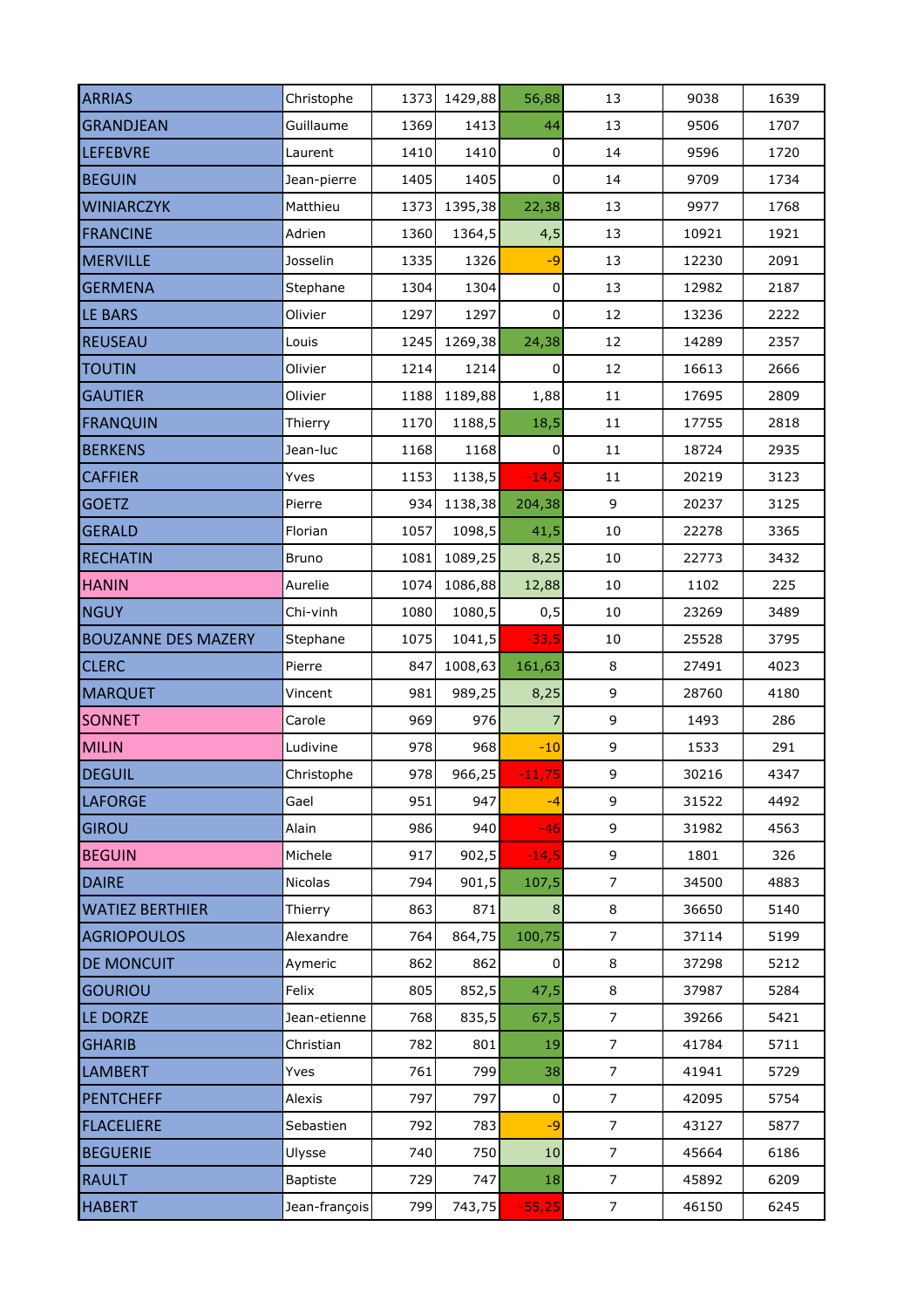| <b>BOCHET</b>             | Cyril                     | 698 | 704    | 6              | $\boldsymbol{6}$ | 49303 | 6667 |
|---------------------------|---------------------------|-----|--------|----------------|------------------|-------|------|
| <b>PARODI</b>             | Thomas                    | 697 | 697    | 0              | $\boldsymbol{6}$ | 49891 | 6757 |
| RAKOTOMALALA              | Thomas                    | 573 | 685,75 | 112,75         | 5                | 50895 | 6864 |
| <b>CORDONNIER</b>         | Pierre-<br><i>auilhem</i> | 597 | 682,5  | 85,5           | 5                | 51139 | 6896 |
| <b>HOMBERG</b>            | Arthur                    | 597 | 681,5  | 84,5           | 5                | 51230 | 6911 |
| <b>PEIGNE</b>             | Gilles                    | 646 | 674,5  | 28,5           | $\boldsymbol{6}$ | 51803 | 6986 |
| <b>LEROY</b>              | Jean marc                 | 687 | 669,5  | $-17,5$        | $\boldsymbol{6}$ | 52266 | 7044 |
| <b>FOUILLOUX</b>          | Julie                     | 646 | 663    | 17             | $\boldsymbol{6}$ | 3375  | 528  |
| <b>FEING KWONG CHAN</b>   | Sandrine                  | 586 | 650,5  | 64,5           | 5                | 3495  | 545  |
| <b>RIDOUANE</b>           | Elyas                     | 605 | 633    | 28             | $\boldsymbol{6}$ | 55408 | 7432 |
| <b>ROUSTAN</b>            | Ophelie                   | 610 | 619,5  | 9,5            | $\boldsymbol{6}$ | 3825  | 592  |
| <b>CINOTTI</b>            | Pierre                    | 604 | 619,5  | 15,5           | $\boldsymbol{6}$ | 56601 | 7577 |
| <b>SCHOLLE</b>            | Julia                     | 628 | 617,63 | $-10,37$       | $\boldsymbol{6}$ | 3846  | 597  |
| <b>NIEMANN</b>            | Théo                      | 601 | 609    | $\bf 8$        | $\boldsymbol{6}$ | 57609 | 7712 |
| <b>DARGENTOLLE</b>        | Cécile                    | 615 | 607    | $-8$           | $\boldsymbol{6}$ | 3972  | 614  |
| <b>TOUJAS</b>             | Isabelle                  | 629 | 600,5  | $-28,5$        | 6                | 4056  | 626  |
| <b>GEFFRE</b>             | Emilie                    | 590 | 586,5  | $-3,5$         | 5                | 4210  | 648  |
| LE BERRE                  | Daniel                    | 584 | 584    | $\pmb{0}$      | 5                | 60022 | 8032 |
| <b>CLERMIDY</b>           | Laurent                   | 500 | 582,5  | 82,5           | 5                |       |      |
| <b>COPPERMANN</b>         | Antoine                   | 581 | 581,5  | 0, 5           | 5                | 60259 | 8070 |
| LE ROY                    | Martial                   | 500 | 578    | 78             | 5                |       |      |
| <b>BUCHET</b>             | Christophe                | 586 | 573,38 | $-12,62$       | 5                |       |      |
| <b>DUPONT</b>             | Loïc                      | 586 | 573    | $-13$          | 5                |       |      |
| <b>DOUSS</b>              | Medhi                     | 569 | 569    | 0              | 5                |       |      |
| <b>LANGLOIS</b>           | Adrien                    | 500 | 567,25 | 67,25          | 5                |       |      |
| <b>DUSSEAUX</b>           | Marc                      | 500 | 566,75 | 66,75          | 5                |       |      |
| <b>ZENOU</b>              | Alexandre                 | 537 | 553    | 16             | 5                | 63428 | 8513 |
| <b>RALAIARISON</b>        | Sandrine                  | 532 | 553    | 21             | 5                | 4622  | 701  |
| <b>COZIEN</b>             | Ethan                     | 510 | 532,25 | 22,25          | 5                | 66582 | 8979 |
| <b>HADDAD</b>             | John                      | 500 | 526    | 26             | 5                | 67763 | 9162 |
| <b>FISHER</b>             | Matthieu                  | 500 | 522,5  | 22,5           | 5                | 68479 | 9270 |
| <b>SUEDE</b>              | Samuel                    | 500 | 519    | 19             | 5                | 69253 | 9381 |
| <b>CLEMENT GRANDCOURT</b> | Thibault                  | 516 | 516    | $\pmb{0}$      | 5                | 70085 | 9525 |
| <b>DOUSSOT</b>            | Jules                     | 516 | 515    | $-1$           | 5                | 70332 | 9560 |
| <b>QUELIN</b>             | Constant                  | 510 | 514    | $\overline{4}$ | 5                | 70585 | 9590 |
| <b>GUILLOU</b>            | Joséphine                 | 500 | 514    | 14             | 5                | 5394  | 817  |
| <b>CHAUVEAU</b>           | Alain                     | 513 | 513    | $\pmb{0}$      | 5                |       |      |
| <b>SONNET</b>             | Virginie                  | 518 | 512,5  | $-5,5$         | 5                | 5454  | 827  |
| <b>VAN LEEWEN</b>         | Paul henri                | 500 | 510,75 | 10,75          | 5                | 71733 | 9758 |
| <b>COSTE</b>              | Camille                   | 500 | 510,5  | 10,5           | 5                | 71759 | 9762 |
| <b>PAVIE</b>              | Vianney                   | 503 | 510    | 7              | 5                |       |      |
| <b>CROUZET</b>            | Thomas                    | 500 | 508    | $\bf 8$        | 5                | 72641 | 9920 |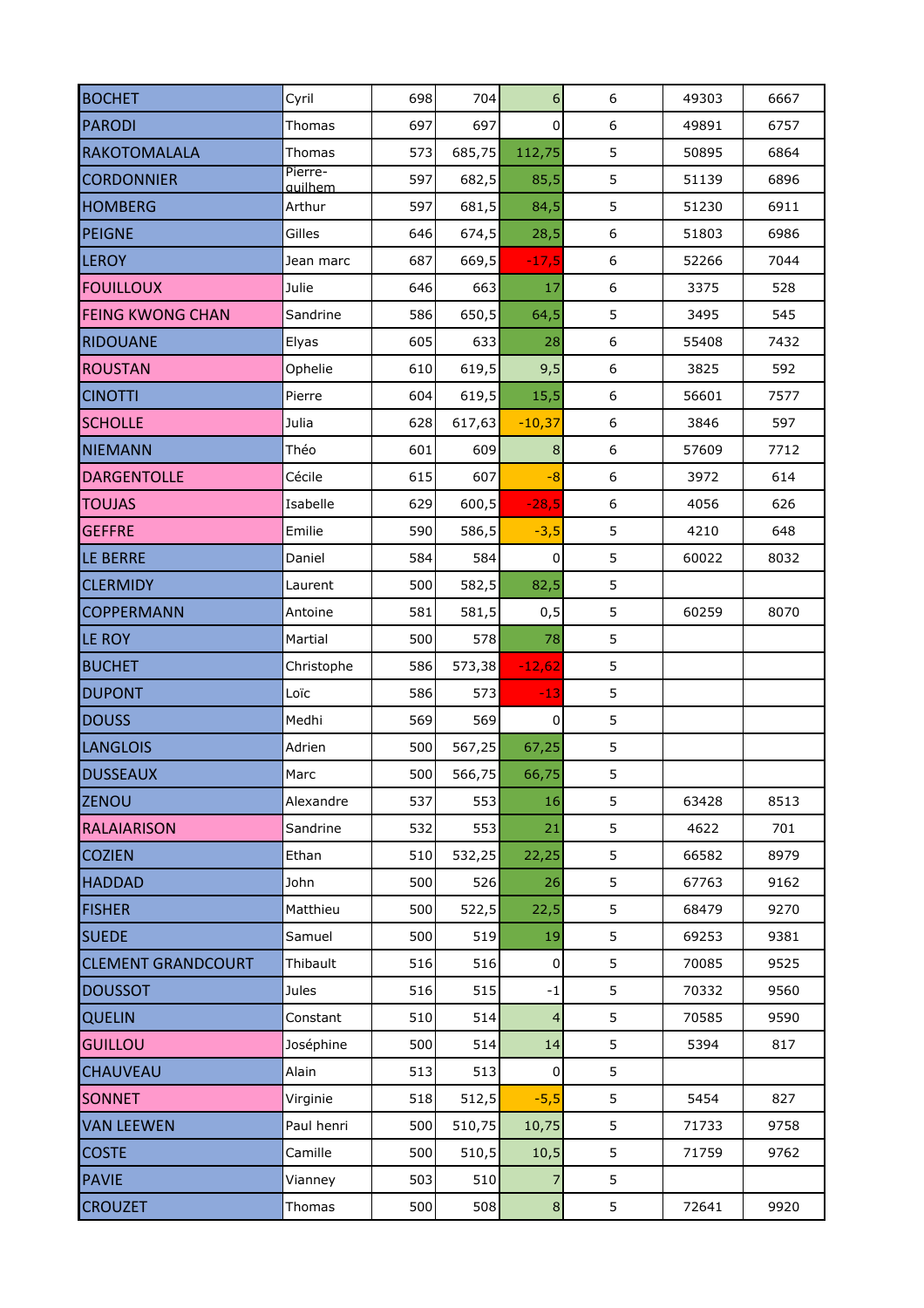| <b>NGO</b>            | Mathieu          | 500 | 508    | $\bf8$              | 5 |       |       |
|-----------------------|------------------|-----|--------|---------------------|---|-------|-------|
| <b>PIERRON</b>        | Guillaume        | 500 | 506,5  | 6, 5                | 5 |       |       |
| PALU                  | Constance        | 515 | 505    | $-10$               | 5 | 5794  | 875   |
| <b>CAMION</b>         | Chloe            | 500 | 505    | 5                   | 5 | 5794  | 875   |
| <b>QUARANTE</b>       | Achille          | 500 | 504,5  | 4,5                 | 5 | 74085 | 10135 |
| <b>DU LAC</b>         | Alban            | 500 | 503    | 3                   | 5 | 74748 | 10239 |
| <b>MARTIN</b>         | Joseph           | 500 | 503    | 3                   | 5 | 74748 | 10239 |
| <b>NAHOUM</b>         | Yuji victor      | 500 | 503    | 3                   | 5 | 74748 | 10239 |
| <b>POTIER</b>         | Thomas           | 502 | 502,25 | 0,25                | 5 | 75133 | 10316 |
| <b>SAINTE CROIX</b>   | Slohan           | 500 | 502    | $\mathbf{Z}$        | 5 | 75202 | 10345 |
| <b>TALBI</b>          | Sarra            | 500 | 500    | 0                   | 5 | 6102  | 918   |
| <b>LERER</b>          | Aaron            | 500 | 500    | $\mathbf 0$         | 5 | 76162 | 10510 |
| <b>MINOST</b>         | Alexis           | 500 | 500    | $\mathbf 0$         | 5 | 76162 | 10510 |
| <b>PATS</b>           | Aurélien         | 500 | 500    | 0                   | 5 | 76162 | 10510 |
| <b>VELON</b>          | <b>Baptiste</b>  | 500 | 500    | 0                   | 5 | 76162 | 10510 |
| <b>DE PORTZAMPARC</b> | Erwan            | 500 | 500    | 0                   | 5 | 76162 | 10510 |
| <b>VINCENT</b>        | Jérémy           | 500 | 500    | $\overline{0}$      | 5 | 76162 | 10510 |
| <b>JANUS</b>          | Krzysztof        | 500 | 500    | $\overline{0}$      | 5 | 76162 | 10510 |
| <b>AMAR</b>           | Louis            | 500 | 500    | $\overline{0}$      | 5 | 76162 | 10510 |
| <b>HAUZY</b>          | Louis            | 500 | 500    | $\mathbf 0$         | 5 | 76162 | 10510 |
| <b>PIERRET</b>        | Matthieu         | 500 | 500    | 0                   | 5 | 76162 | 10510 |
| <b>GAVETTI</b>        | Maximilien       | 500 | 500    | $\pmb{0}$           | 5 | 76162 | 10510 |
| <b>DESMIDT</b>        | Pierre           | 500 | 500    | $\mathbf 0$         | 5 | 76162 | 10510 |
| <b>BARILLOT</b>       | Raphael          | 500 | 500    | $\mathsf{O}\xspace$ | 5 | 76162 | 10510 |
| <b>BARRANDON</b>      | Romain           | 500 | 500    | 0                   | 5 | 76162 | 10510 |
| <b>MARIE</b>          | Romain           | 500 | 500    | $\mathbf 0$         | 5 | 76162 | 10510 |
| <b>DU LAC</b>         | <b>Stanislas</b> | 500 | 500    | $\overline{0}$      | 5 | 76162 | 10510 |
| <b>MONFERRINI</b>     | Théo             | 500 | 500    | $\overline{0}$      | 5 | 76162 | 10510 |
| <b>GANIVET</b>        | Tom              | 500 | 500    | $\overline{0}$      | 5 | 76162 | 10510 |
| <b>JANUS</b>          | Tomasz           | 500 | 500    | $\overline{0}$      | 5 | 76162 | 10510 |
| <b>FOURMIGUE</b>      | Vincent          | 500 | 500    | $\pmb{0}$           | 5 | 76162 | 10510 |
| <b>VIZZAVONA</b>      | Hector           | 500 | 498    | $-2$                | 5 | 88175 | 13359 |
| <b>MICHELET</b>       | Pierre           | 500 | 498    | $-2$                | 5 | 88175 | 13359 |
| <b>CATHELIN</b>       | Corentin         | 500 | 497,5  | $-2,5$              | 5 | 88629 | 13441 |
| <b>WATCHI</b>         | Léopold          | 500 | 497,25 | $-2,75$             | 5 | 88840 | 13478 |
| <b>MANIERE</b>        | Florian          | 500 | 496,5  | $-3,5$              | 5 | 89208 | 13533 |
| <b>BABST</b>          | Valentin         | 500 | 496,25 | $-3,75$             | 5 | 89397 | 13559 |
| <b>GAVEAU</b>         | Pierre-evan      | 500 | 496    | $-4$                | 5 | 89467 | 13566 |
| <b>GILBERT</b>        | Remi             | 500 | 493,75 | $-6,25$             | 5 | 90910 | 13783 |
| <b>GOUJON</b>         | Nicolas          | 500 | 492,5  | $-7,5$              | 5 | 91659 | 13915 |
| <b>LIEGE</b>          | Lucas            | 500 | 492    | $-8$                | 5 | 92082 | 13994 |
| <b>WEIL</b>           | Sacha            | 500 | 492    | $-8$                | 5 | 92082 | 13994 |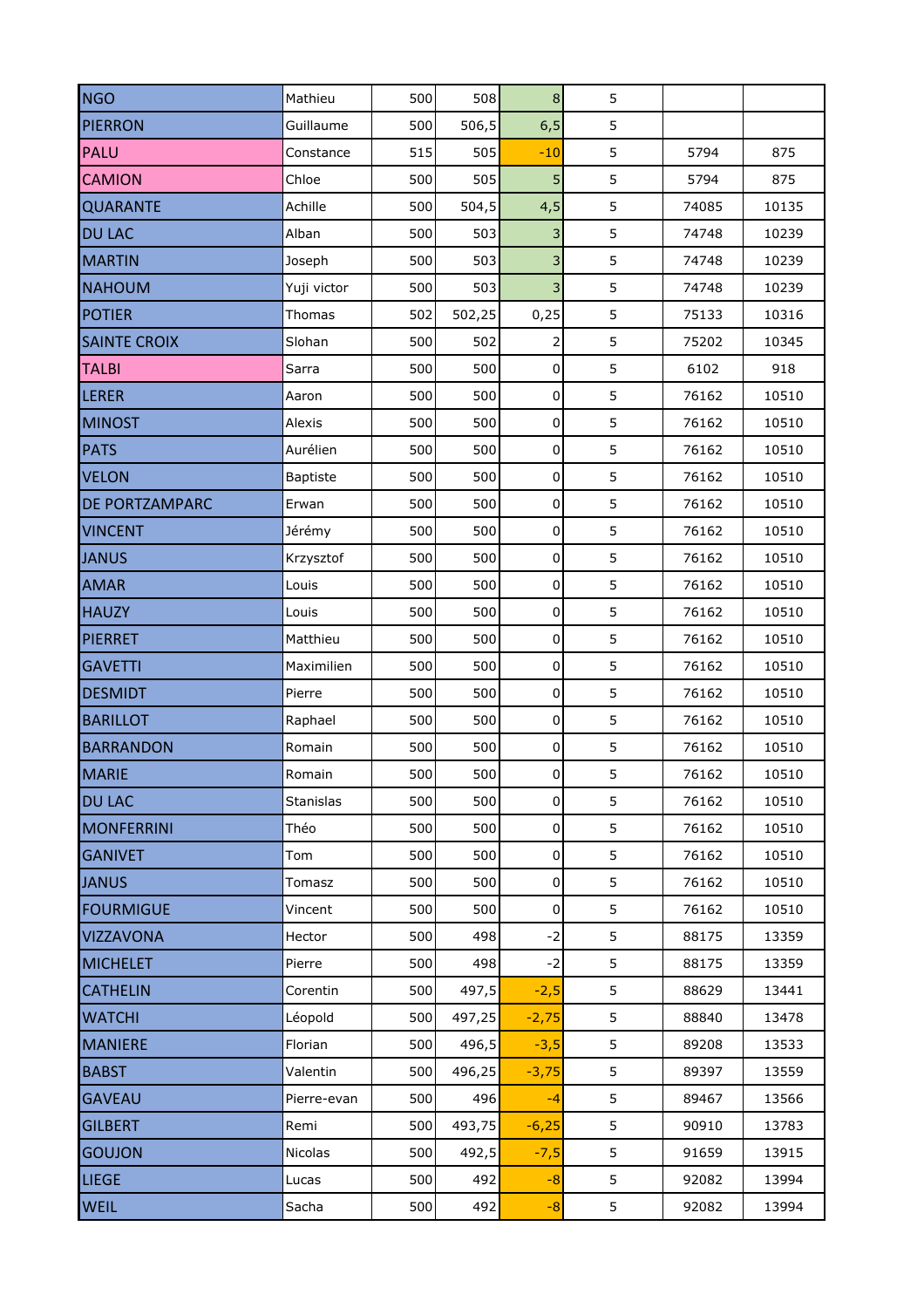| LOISEAU                  | <b>Nicolas</b> | 500 | 491,25 | $-8,75$  | 5 | 92523 | 14062 |
|--------------------------|----------------|-----|--------|----------|---|-------|-------|
| <b>DUBOIS</b>            | Arnaud         | 500 | 491    | $-9$     | 5 | 92571 | 14070 |
| <b>CASSAGNOU</b>         | Xavier         | 500 | 489    | $-11$    | 5 |       |       |
| <b>LAMBERT</b>           | Loïc           | 500 | 487,5  | $-12,5$  | 5 | 94246 | 14299 |
| <b>DE LONGUEIL</b>       | Aymar          | 500 | 487    | $-13$    | 5 | 94442 | 14329 |
| <b>BENHAMOU</b>          | Ethan          | 500 | 487    | $-13$    | 5 | 94442 | 14329 |
| <b>BERTRAND</b>          | Elliot         | 500 | 486    | $-14$    | 5 | 94815 | 14386 |
| <b>KOMAROFF KOURLOFF</b> | Adrien         | 500 | 484,5  | $-15,5$  | 5 | 95583 | 14533 |
| <b>MENKE</b>             | Antoine        | 500 | 483    | $-17$    | 5 | 95977 | 14580 |
| <b>MALLET</b>            | Virgile        | 500 | 481    | $-19$    | 5 | 96535 | 14649 |
| <b>PAUZNER</b>           | Sacha          | 500 | 480,5  | $-19,5$  | 5 | 96728 | 14683 |
| <b>SAIBI</b>             | Clement        | 500 | 480    | $-20$    | 5 | 96862 | 14706 |
| <b>MEUNIER</b>           | Thomas         | 500 | 480    | $-20$    | 5 | 96862 | 14706 |
| <b>REUSEAU</b>           | Frédéric       | 500 | 478    | $-22$    | 5 |       |       |
| <b>JARRY</b>             | Valentine      | 500 | 471    | $-29$    | 5 | 10463 | 1579  |
| <b>TARAVELLA</b>         | Julien         | 500 | 470,25 | $-29,75$ | 5 | 98659 | 14968 |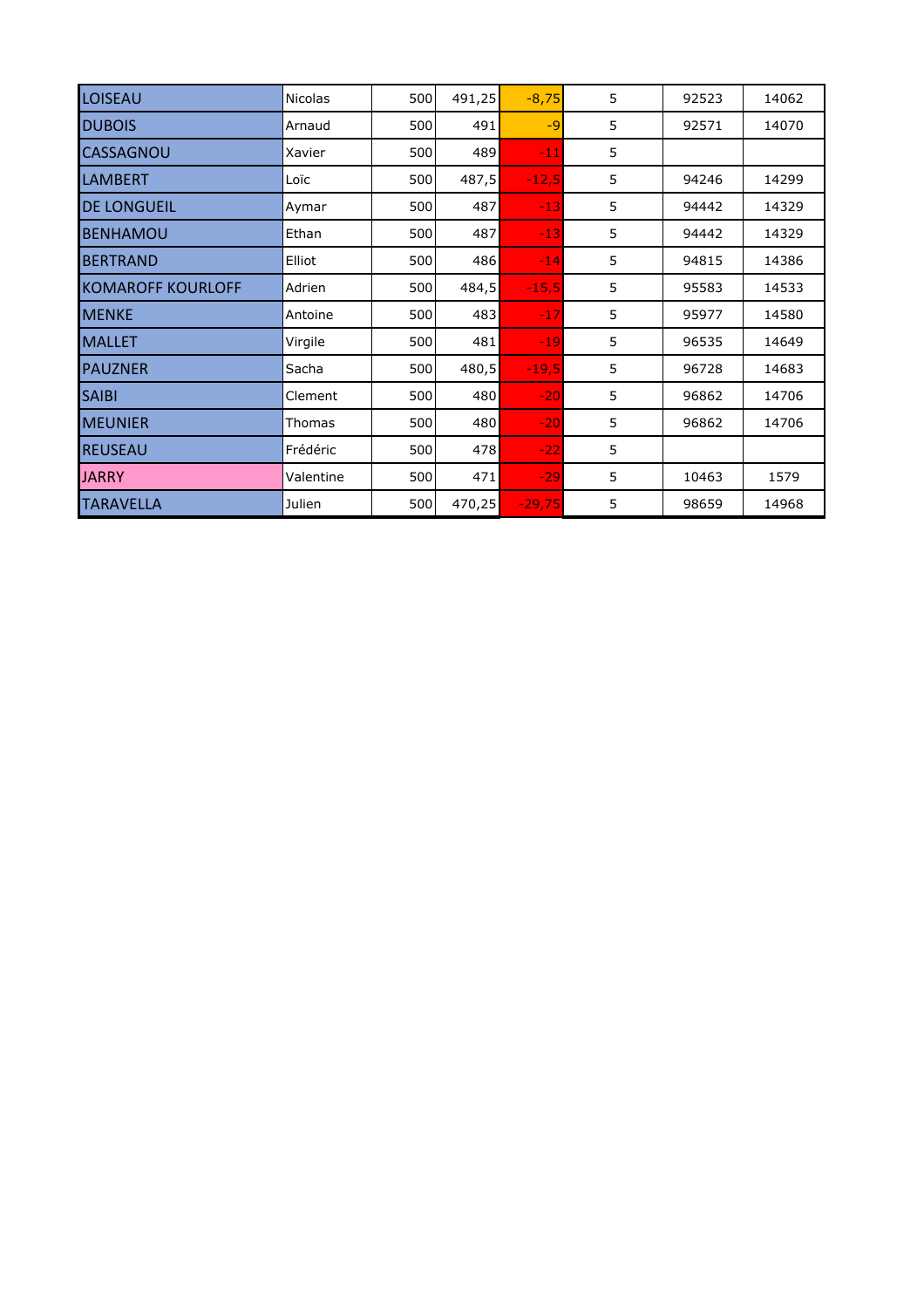| <b>Rg Dep</b> | <b>Rg Club</b> | Categ          | Rang dep cat            | <b>Sexe</b> |
|---------------|----------------|----------------|-------------------------|-------------|
| $\mathbf 1$   | $\mathbf{1}$   | S              | $\mathbf{1}$            | Η           |
| 6             | 2              | S              | 6                       | Η           |
| 10            | 3              | S              | 10                      | Η           |
| 13            | 4              | S              | 12                      | Н           |
| 16            | 5              | J2             | $\overline{2}$          | Н           |
| 17            | 6              | S              | 15                      | Н           |
| 30            | 7              | S              | 24                      | Η           |
| 32            | 8              | J1             | 5                       | Н           |
| 42            | 9              | S              | 33                      | Н           |
| 43            | 10             | V <sub>1</sub> | $\overline{\mathbf{4}}$ | Η           |
| 58            | 11             | S              | 45                      | Η           |
| 60            | 12             | S              | 47                      | Η           |
| 62            | 13             | S              | 49                      | Н           |
| 62            | 14             | S              | 50                      | Н           |
| 65            | 15             | S              | 52                      | Н           |
| 67            | 16             | S              | 54                      | Η           |
| 70            | 17             | S              | 56                      | Η           |
| 89            | 18             | S              | 72                      | Н           |
| 92            | 19             | S              | 75                      | Н           |
| 112           | 20             | S              | 90                      | Η           |
| 122           | 21             | S              | 94                      | Н           |
| 124           | 22             | S              | 96                      | Η           |
| 161           | 23             | S              | 118                     | Η           |
| 162           | 24             | S              | 119                     | Н           |
| 163           | 25             | S              | 120                     | Н           |
| 177           | 26             | V <sub>2</sub> | 28                      | Η           |
| 183           | 27             | S              | 132                     | н           |
| 191           | 28             | S              | 137                     | Н           |
| 193           | 29             | C1             | 3                       | Н           |
| 204           | 30             | S              | 145                     | Н           |
| 219           | 31             | S              | 155                     | Η           |
| 225           | 32             | J1             | 24                      | Н           |
| 250           | 33             | S              | 177                     | н           |
| 259           | 34             | V <sub>2</sub> | 48                      | Н           |
| 263           | 35             | S              | 183                     | Н           |
| 276           | 36             | C1             | 5                       | Н           |
| 280           | 37             | S              | 192                     | н           |
| 285           | 38             | V <sub>2</sub> | 52                      | Н           |
| 287           | 39             | S              | 196                     | Н           |
| 290           | 40             | S              | 198                     | Н           |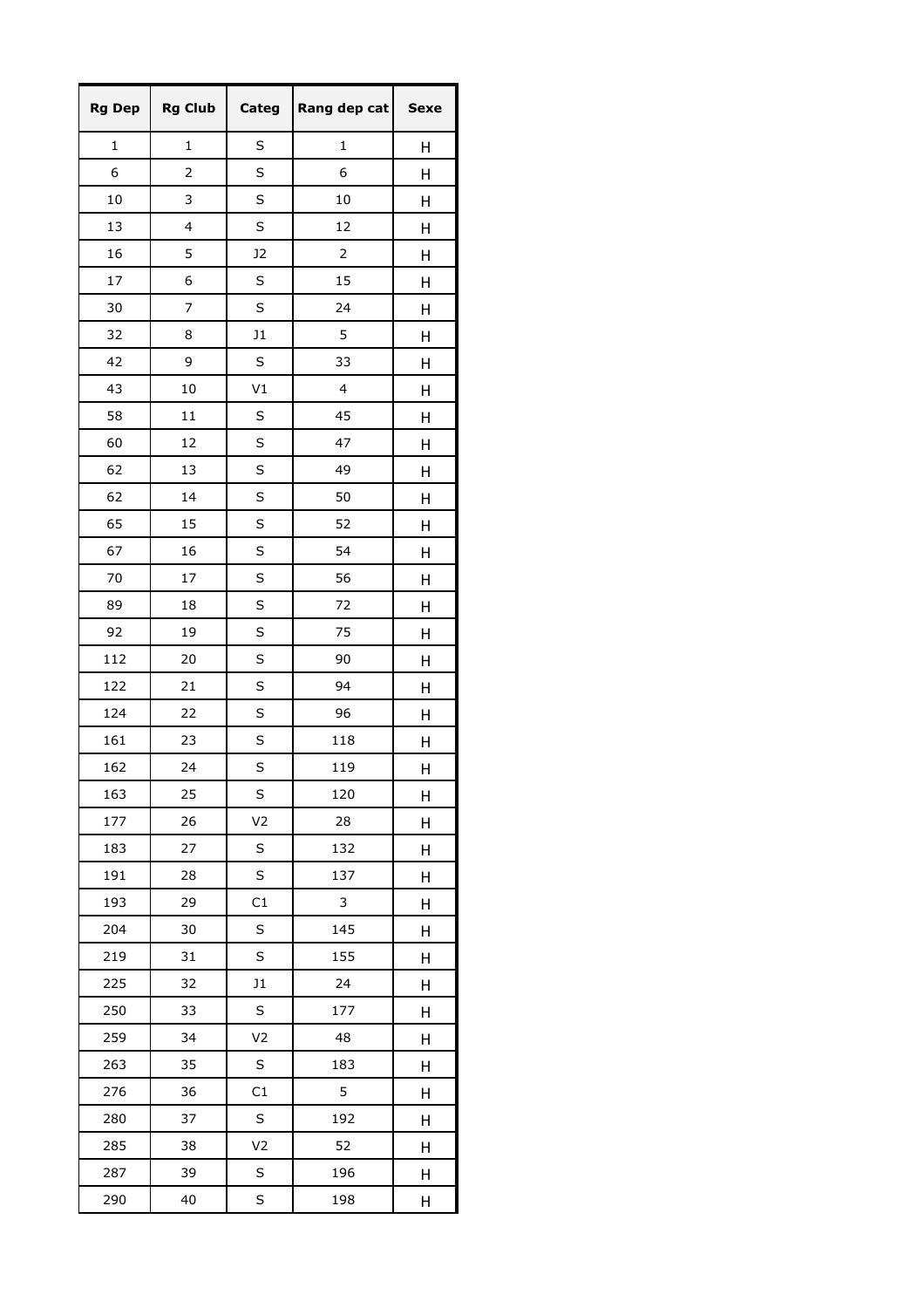| 294 | 41                      | S              | 200 | H |
|-----|-------------------------|----------------|-----|---|
| 303 | 42                      | S              | 205 | Н |
| 306 | 43                      | V1             | 58  | Н |
| 308 | 44                      | V <sub>4</sub> | 60  | Н |
| 312 | 45                      | S              | 209 | Н |
| 326 | 46                      | S              | 213 | Н |
| 344 | 47                      | S              | 222 | Н |
| 358 | 48                      | J3             | 39  | Н |
| 364 | 49                      | S              | 230 | Н |
| 379 | 50                      | M <sub>2</sub> | 5   | Н |
| 412 | 51                      | V1             | 98  | Н |
| 425 | 52                      | S              | 257 | Н |
| 426 | 53                      | V1             | 106 | Н |
| 438 | 54                      | V1             | 115 | Н |
| 457 | 55                      | V <sub>2</sub> | 124 | Η |
| 458 | 56                      | C <sub>2</sub> | 15  | Н |
| 482 | 57                      | S              | 273 | Н |
| 484 | 58                      | V <sub>2</sub> | 134 | Н |
| 44  | $\mathbf 1$             | S              | 44  | F |
| 486 | 59                      | V <sub>2</sub> | 136 | Н |
| 516 | 60                      | V1             | 153 | Н |
| 535 | 61                      | S              | 288 | Н |
| 555 | 62                      | S              | 299 | Н |
| 54  |                         | V1             | 54  | F |
| 55  | 3                       | S              | 55  | F |
| 576 | 63                      | V1             | 176 | Н |
| 595 | 64                      | S              | 314 | Н |
| 601 | 65                      | V1             | 188 | Н |
| 62  | $\overline{\mathbf{4}}$ | V <sub>4</sub> | 62  | F |
| 639 | 66                      | C <sub>2</sub> | 29  | Η |
| 665 | 67                      | V1             | 215 | Η |
| 672 | 68                      | C <sub>2</sub> | 32  | Н |
| 674 | 69                      | S              | 344 | Н |
| 680 | 70                      | J3             | 70  | Н |
| 702 | 71                      | S              | 352 | н |
| 724 | 72                      | V <sub>4</sub> | 244 | Η |
| 726 | 73                      | V1             | 246 | Н |
| 729 | 74                      | S              | 360 | Η |
| 734 | 75                      | M <sub>2</sub> | 17  | Н |
| 766 | 76                      | C <sub>2</sub> | 42  | Н |
| 768 | 77                      | <b>B2</b>      | 1   | Η |
| 772 | 78                      | V <sub>2</sub> | 268 | Н |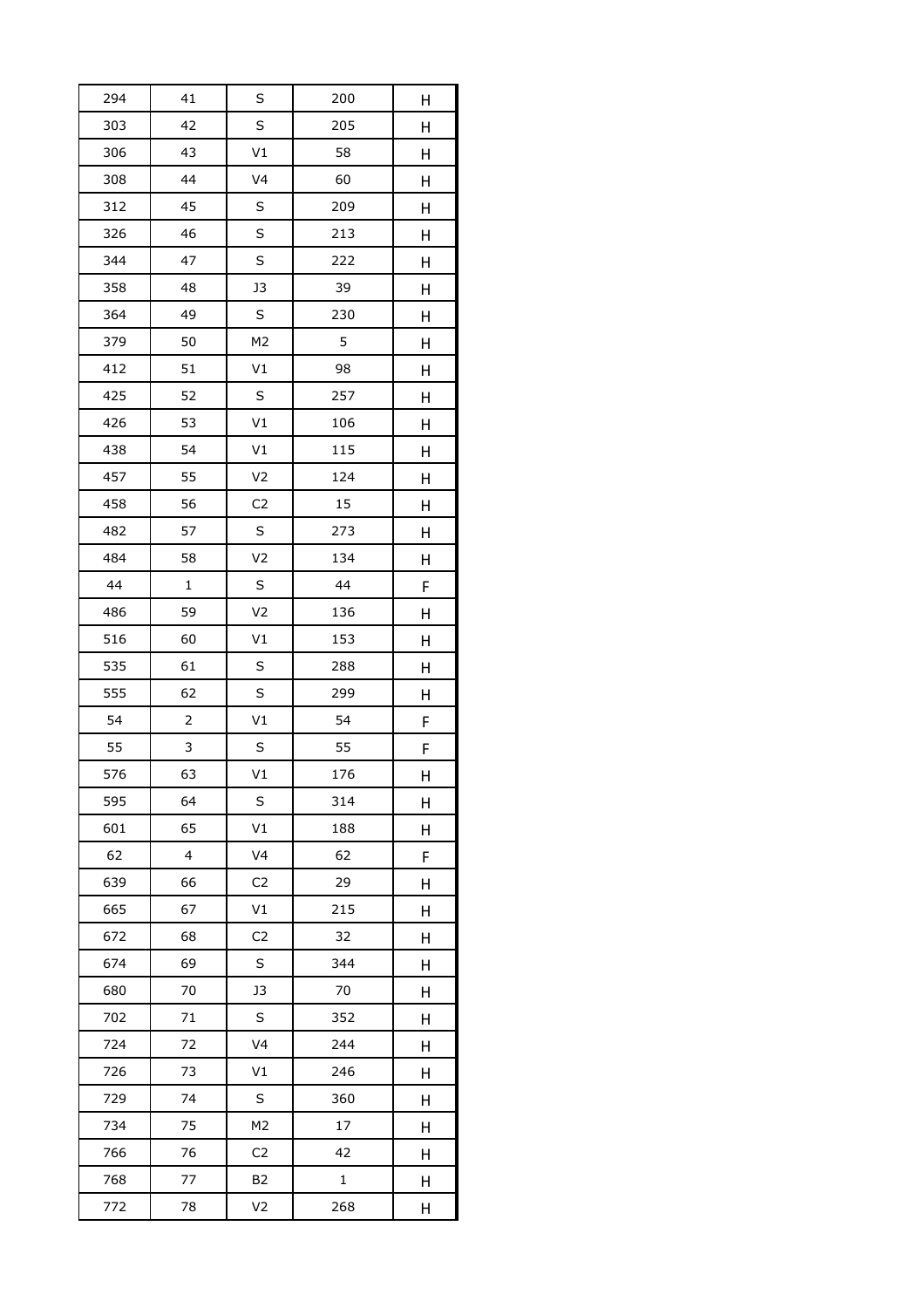| 818  | 79               | S              | 388 | Н |
|------|------------------|----------------|-----|---|
| 829  | 80               | J1             | 79  | Н |
| 841  | 81               | M1             | 22  | Н |
| 844  | 82               | C1             | 52  | Н |
| 845  | 83               | M <sub>2</sub> | 23  | Н |
| 854  | 84               | V1             | 300 | Н |
| 863  | 85               | V <sub>2</sub> | 304 | Н |
| 94   | 5                | J3             | 94  | F |
| 97   | 6                | S              | 98  | F |
| 907  | 86               | M <sub>2</sub> | 28  | Н |
| 106  | $\boldsymbol{7}$ | C1             | 106 | F |
| 920  | 87               | V3             | 327 | Н |
| 108  | 8                | $\sf S$        | 108 | F |
| 937  | 88               | M <sub>2</sub> | 33  | Н |
| 110  | 9                | S              | 110 | F |
| 113  | 10               | V1             | 113 | F |
| 120  | 11               | $\sf S$        | 120 | F |
| 982  | 89               | V <sub>4</sub> | 346 | Н |
|      |                  | S              |     |   |
| 993  | 90               | C <sub>2</sub> | 69  | Н |
|      |                  | $\sf S$        |     |   |
|      |                  | S              |     |   |
|      |                  | S              |     |   |
|      |                  | S              |     |   |
|      |                  | S              |     |   |
|      |                  | S              |     |   |
| 1053 | 91               | M1             | 45  | Н |
| 129  | 12               | S              | 129 | F |
| 1118 | 92               | B <sub>2</sub> | 16  | Н |
| 1151 | 93               | V1             | 399 | Η |
| 1167 | 94               | C1             | 97  | Н |
| 1181 | 95               | <b>B2</b>      | 27  | Н |
| 1196 | 96               | C1             | 101 | Н |
| 1200 | 97               | C1             | 103 | Η |
| 1209 | 98               | C <sub>2</sub> | 107 | Н |
| 153  | 13               | B <sub>2</sub> | 153 | F |
|      |                  | V3             |     |   |
| 156  | 14               | J3             | 157 | F |
| 1236 | 99               | J1             | 116 | Н |
| 1238 | 100              | M <sub>2</sub> | 94  | Н |
|      |                  | J3             |     |   |
| 1258 | 101              | M1             | 102 | Н |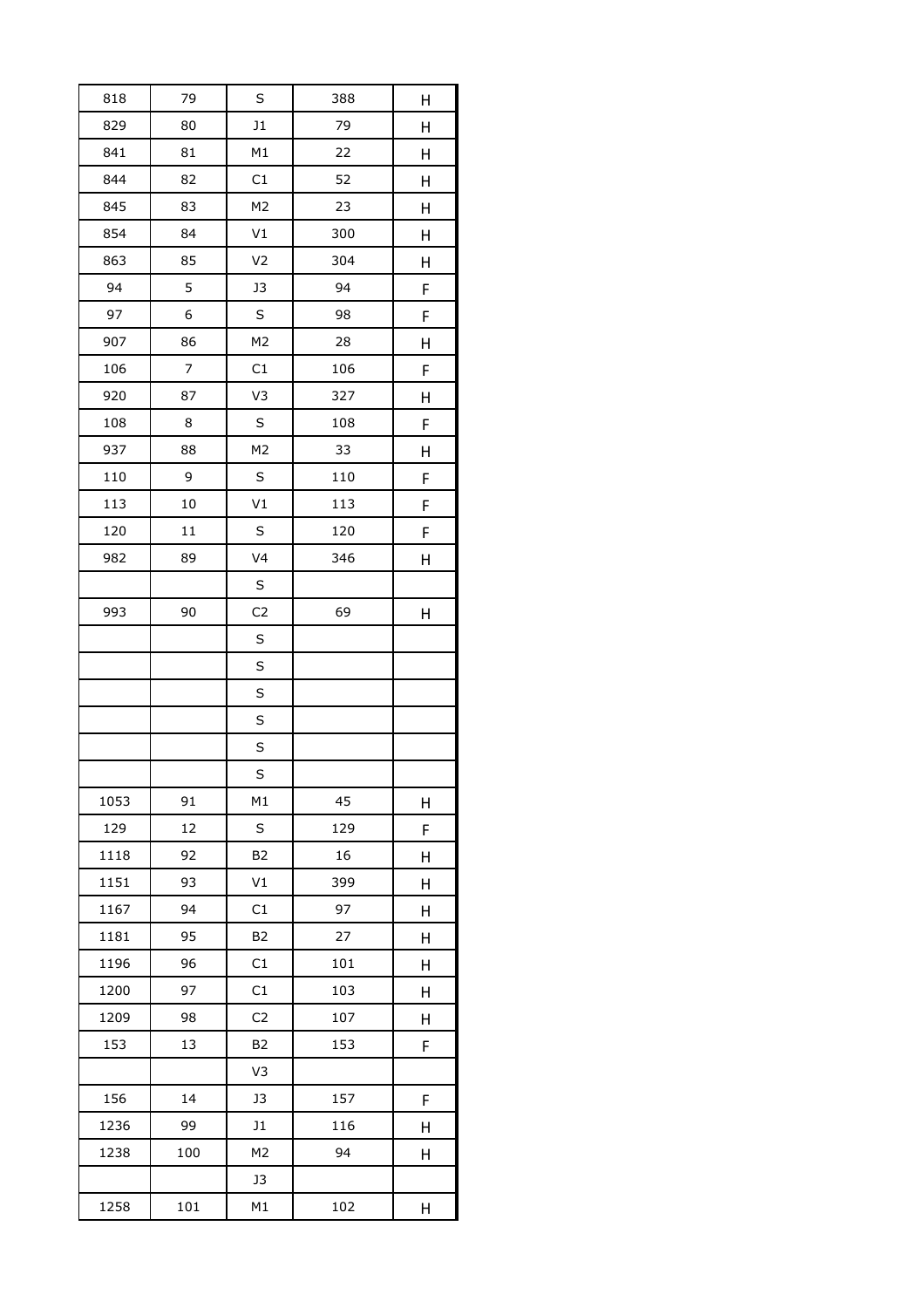|      |     | S              |     |   |
|------|-----|----------------|-----|---|
|      |     | S              |     |   |
| 166  | 15  | J1             | 166 | F |
| 166  | 16  | M <sub>2</sub> | 168 | F |
| 1288 | 102 | M <sub>2</sub> | 113 | Н |
| 1304 | 104 | <b>B1</b>      | 54  | Н |
| 1304 | 103 | C1             | 122 | Η |
| 1304 | 105 | <b>B1</b>      | 56  | Η |
| 1312 | 106 | C <sub>2</sub> | 124 | H |
| 1313 | 107 | C1             | 125 | Н |
| 175  | 17  | <b>B1</b>      | 184 | F |
| 1339 | 114 | M1             | 127 | Η |
| 1339 | 115 | M <sub>2</sub> | 128 | Η |
| 1339 | 123 | P              | 8   | Η |
| 1339 | 110 | C <sub>2</sub> | 144 | Н |
| 1339 | 118 | M <sub>2</sub> | 159 | Н |
| 1339 | 116 | M1             | 135 | Η |
| 1339 | 127 | P              | 30  | Η |
| 1339 | 113 | C <sub>2</sub> | 154 | Η |
| 1339 | 111 | C1             | 149 | Н |
| 1339 | 122 | B <sub>2</sub> | 82  | Η |
| 1339 | 124 | P              | 12  | Η |
| 1339 | 112 | C <sub>2</sub> | 150 | Н |
| 1339 | 117 | M <sub>2</sub> | 152 | Н |
| 1339 | 125 | P              | 22  | Н |
| 1339 | 108 | J1             | 126 | Н |
| 1339 | 120 | M <sub>2</sub> | 162 | Η |
| 1339 | 121 | B1             | 80  | Н |
| 1339 | 109 | J1             | 127 | Н |
| 1339 | 126 | P              | 29  | Η |
| 1339 | 119 | M1             | 160 | Η |
| 1539 | 128 | M1             | 172 | H |
| 1539 | 129 | M <sub>2</sub> | 175 | Н |
| 1551 | 130 | J1             | 134 | н |
| 1557 | 131 | C1             | 167 | Н |
| 1562 | 132 | M <sub>2</sub> | 181 | Н |
| 1564 | 133 | M1             | 182 | н |
| 1566 | 134 | C1             | 169 | Н |
| 1594 | 135 | C <sub>2</sub> | 173 | H |
| 1609 | 136 | J1             | 145 | Η |
| 1617 | 138 | C1             | 178 | Η |
| 1617 | 137 | C1             | 177 | Н |